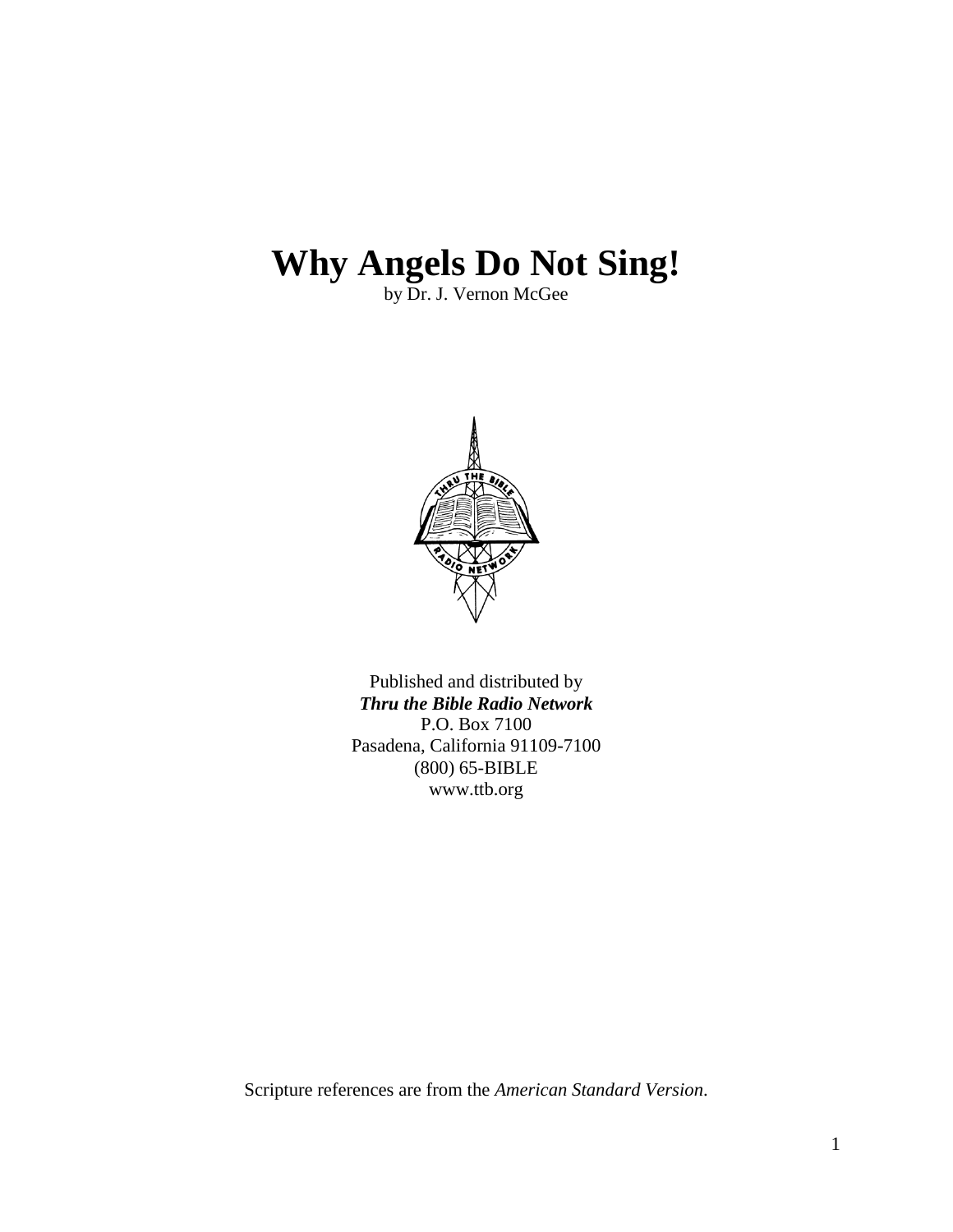I want to invite your attention to two verses of Scripture found in the Gospel of Luke, the second chapter:

## *And suddenly there was with the angel a multitude of the heavenly host praising God, and saying* [not singing]*, Glory to God in the highest, and on earth peace among men in whom he is well pleased.* (Luke 2:13, 14)

Now when I was a little fellow in Sunday school – and believe me, that goes back to oldfashioned days, they taught us a song that said, "I want to be an angel and with the angels sing." Well, to begin with I didn't at that time want to sing. And in the second place I did not want to be an angel – and I was far from being one, you may be sure of that. And I'm happy to report to you, if you had the same feeling I had, you will never be an angel.

I've been very much dissatisfied with Vernon McGee, but I'm very glad I'll never lose my identity throughout eternity. I will always be Vernon McGee, though with a new body. I'll get rid of my old nature, which is going to be a glorious, wonderful thing, but I'll not be an angel. Not one of us will be an angel.

Two boys in my Southland had not seen each other in a long time, and they met one day on the street. In the meantime both of them had gotten married. One said to the other – he was having trouble with his wife – "What kind of a woman did you marry?" He replied, "I married an angel." The first one said, "Boy, are you lucky. Mine's still alive." You know, many people think today that when you die you become an angel. Well, my beloved, nowhere in the Word of God does it indicate that we are going to be angels, never throughout the endless ages of eternity.

Now I believe that one of the neglected subjects of Scripture has to do with the angels. Actually not much is written in the Word of God concerning them. Most of what people believe about angels today does not come from the Word of God but comes from the Middle Ages with no scriptural foundation whatever.

And we have the Christmas carol, "Hark, the Herald Angels Sing." Well, hark, the herald angels *don't* sing! This Christmas carol that they sing has no scriptural proof at all. We can do something which angels cannot do, and that is sing.

It's interesting to note that angels as we know them today have been sent forth as ministering spirits (see Hebrews 1:5-14). We know so little about them, as I've indicated, and the little that we do know is the contact they've made with earth. And I do not think they are the creatures that are mentioned in Job where God speaks of the fact, "When the morning stars sang together, and all the sons of God shouted for joy" (Job 38:7). Did you know that God has infinitely more creatures than you and I have ever dreamed of? If you think that somehow man on this earth constitutes just about all that God has created except a few angels to run errands for Him and that is the extent of heaven, you're wrong. God has created intelligences, they're called here "sons of God." And we're told here that the "morning stars sang together." I'm of the opinion that Job was talking about this physical universe. Shakespeare understood it that way, as he wrote,

There's not the smallest orb which thou behold'st But in his motion like an angel sings, Still quiring to the young-eyed cherubins; Such harmony is in immortal souls; But whilst this muddy vesture of decay Doth grossly close it in, we cannot hear it.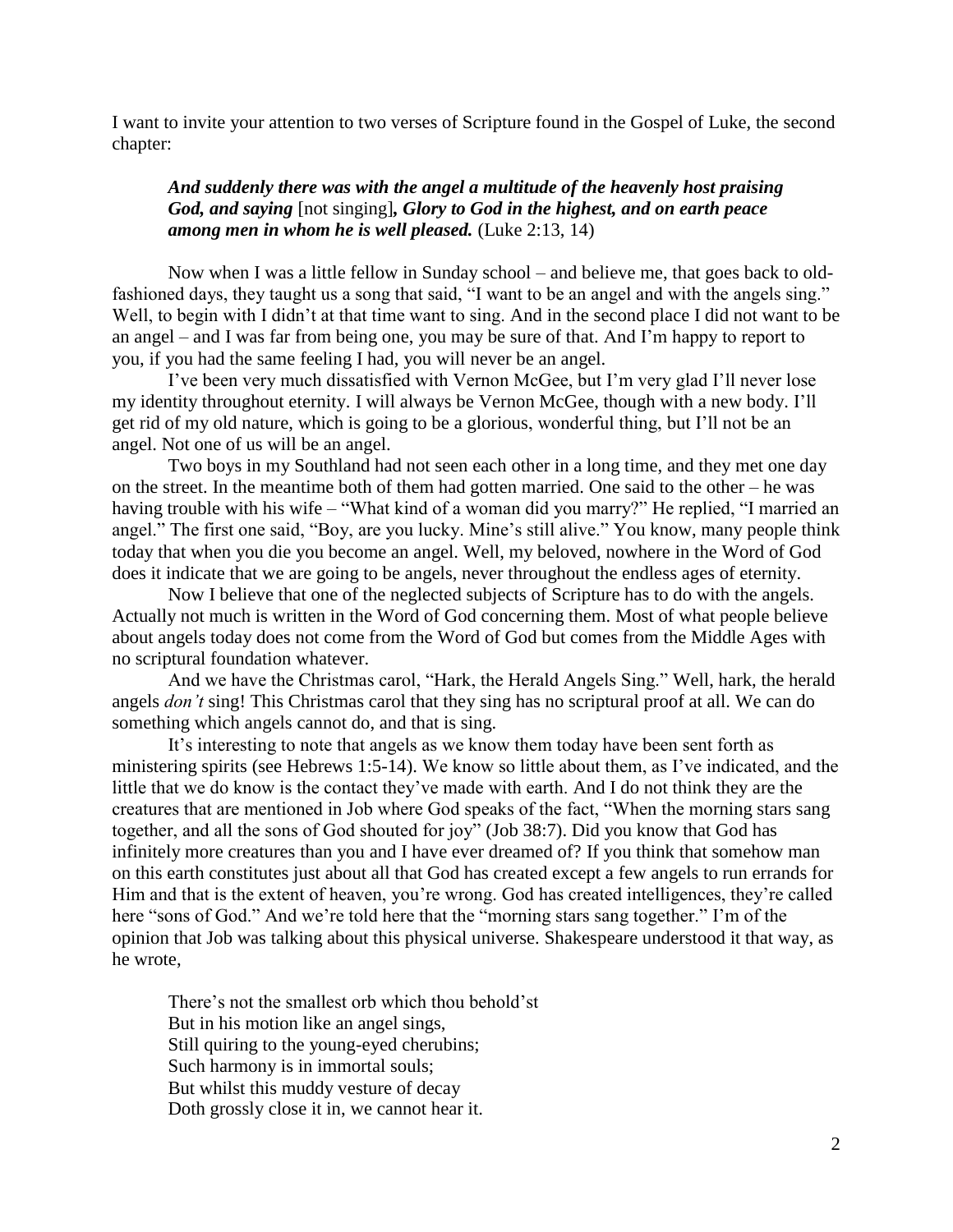## –*The Merchant of Venice*. Act V, Sc. 1, Line 54

I cannot prove it but I believe that this physical universe that we are living in, with its millions and literally billions of planets, is making music for God today. And the only one that's out of tune is this little earth, our little orb on which we live. We're out of tune. Man sins. And when man "who had been made a little lower than the angels" sinned he lost his song.

It's interesting today that you find creation is not singing at all. Romans 8:22 says, "... the whole creation groaneth and travaileth in pain together until now." When you go down and stand by the seaside, you hear the sob of the surf. You go to the mountaintop and you hear the wind howling through the tops of the pine trees. I can't imagine anything more mournful than that. I know of nothing that will put me to sleep at night like listening to the wind when I'm in the mountains during the summertime. And the storms blowing across our deserts and across the plains of the Midwest are sobbing out a song, not at all singing in the major key. Nature is in a minor key today everywhere you find it. Why? Because man has brought and is bringing down upon his own head the consequences of his fall. That's why nature has lost its song today.

The angels that we know of are called angels because they're messengers. We read in the Book of Malachi that Malachi's own name means Messenger. We may not know much about the man Malachi but we do know that he was a messenger. He called himself a messenger (a Western Union boy). And all the angels that we know anything about in Scripture were Western Union boys – messengers come from heaven. They brought messages from God to earth. The angel Gabriel brought messages to Daniel. And Gabriel is the one who in the New Testament breaks through the silence and comes with a message from heaven, but he doesn't come with a song. We find nowhere that the angels are singing.

They tell me the Western Union boys sometimes sing their message. Some friends told me once they got a singing message from one of these boys and they wished it hadn't been a singing message. The boy was not very good at singing, and they had just as soon he'd delivered it in an envelope rather than sing it to them. Well, the angels have never brought a singing message to man. The message they've brought has definitely been a message from heaven, one that on many occasions has brought great joy to man but never, as far as we know, have the angels sung it.

Now why is it that angels do not sing? If there ever was a time when angels should have been singing, it was here in the Gospel of Luke when that angel made the announcement of the birth of Christ.

*And an angel of the Lord stood by them, and the glory of the Lord shone round about them: and they were sore afraid. And the angel said unto them, Be not afraid; for behold, I bring you good tidings of great joy which shall be to all people: for there is born to you this day in the city of David a Saviour, who is Christ the Lord. And this is the sign unto you: Ye shall find a babe wrapped in swaddling clothes, and lying in a manger. And suddenly there was with the angel a multitude of the heavenly host, praising God, and saying* [not singing]*, Glory to God in the highest, and on earth peace among men in whom he is well pleased.* (Luke 2:9-14)

They should have been singing. And the only place they seem to be singing is on the Christmas cards that I get. But they don't sing in the Word of God. You notice this again: "Suddenly there was with the angel a multitude of the heavenly host, praising God, and saying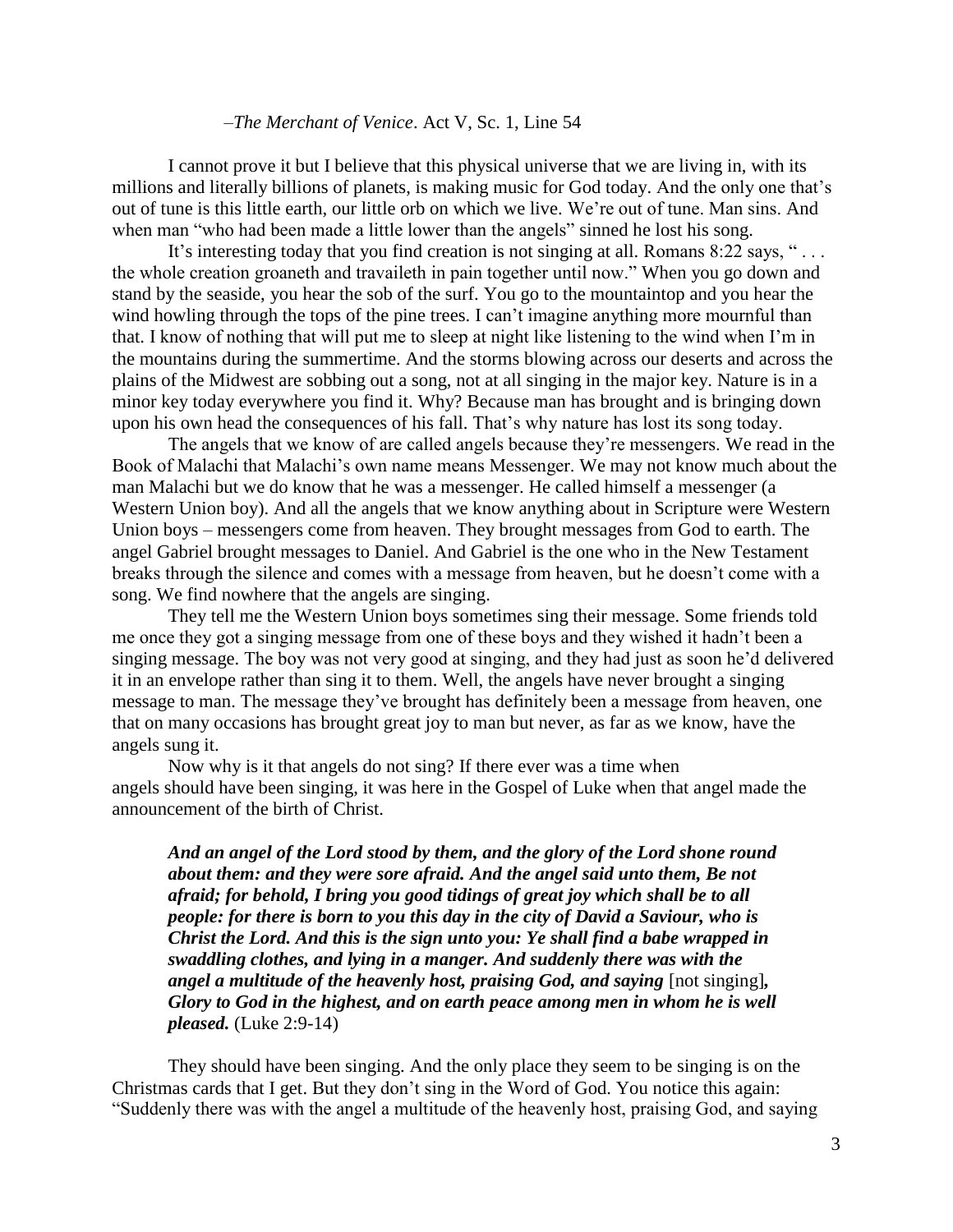[not singing], Glory to God in the highest, and on earth peace among men in whom he is well pleased."

Now we find also that the angels apparently manifest nothing like joy. Here's what I mean. You remember Dr. Luke gives us the parable in which he says, "…there is joy in the presence of the angels of God over one sinner that repenteth" (Luke 15:10). As far as the angels are concerned, they seem to express no emotion at all. God the Father is the one who is expressing joy because one sinner has repented and turned to Him. The angels seem incapable of expressing emotion.

Why does that seem to be true from the Word of God? I'll tell you why. *The angels have never been redeemed.* They do not know what it is to sing for the very simple reason that they were never lost sinners and were never redeemed.

It is to the redeemed that God has given a song. It's interesting, my friend, that wherever the gospel has gone it has lifted man not only to a higher level as far as civilization and culture is concerned, but it's always lifted man to the place where he can sing joyfully. Go today and listen to the tribes of the earth untouched by the gospel of Christ. Everything that I hear from them sounds like a funeral dirge. The fact that man brought sin into the world caused him to lose his song. And God says that the redeemed are the ones who can sing. "Oh give thanks unto Jehovah; for he is good. . . . Let the redeemed of Jehovah say so . . ." (Psalm 107:1, 2). They are the only ones today who can truly sing praises to God.

Have you ever noted that those who are not redeemed do not sing praises to God at all? What is the popular music of today? Country/Western Blues, isn't it? I met a man at a luncheon, and he said he was going that evening to the nightclub. I asked him why was he going.

"Well," he said, "I'm just going to have a good time."

I said, "I've never been in a nightclub. What do they do?"

"Well, they sing the blues." I became a little more inquisitive and asked what specifically?

"Well, the entertainer's going to sing about having lost her man and she's crying about  $it$ "

And I said, "You mean to tell me that is having a good time?" I don't know about you, but I personally don't care about listening to some man or some woman singing about the fact they lost somebody. To me that's not joyful at all. That's the blues. But that seems to be the best the world can do today. And that's exactly what they sing.

You may remember that when the people of Israel were yonder at the Red Sea they murmured against Moses. They had groaned down in the land of Egypt. And when they were freed from bondage and came to the Red Sea they wanted to turn back. These people, not yet redeemed by crossing the Red Sea in power, wanted to turn back to the brickyards of Egypt! What happened? Moses, following God's instructions, went down and smote the Red Sea. They were redeemed by power. And when they had crossed over, for the first time you read, "They sang the song of Moses." Redeemed people were able to sing, *really* sing, for the first time. And wherever the gospel has gone it has caused man to quit singing in a minor key and sing in a joyful major key, my beloved. It's the gospel that has brought that about.

Do you know there's nothing that will take away the song of a saved person except this matter of sin in your life? Do you remember the people of Israel down in the land of Babylon? They had been noted for their singing. In fact, they had made a great reputation as singers. And if you want to look at something interesting, look at the number of famous musicians in this world who have been Jews. That's no accident. These people were great musicians. David, called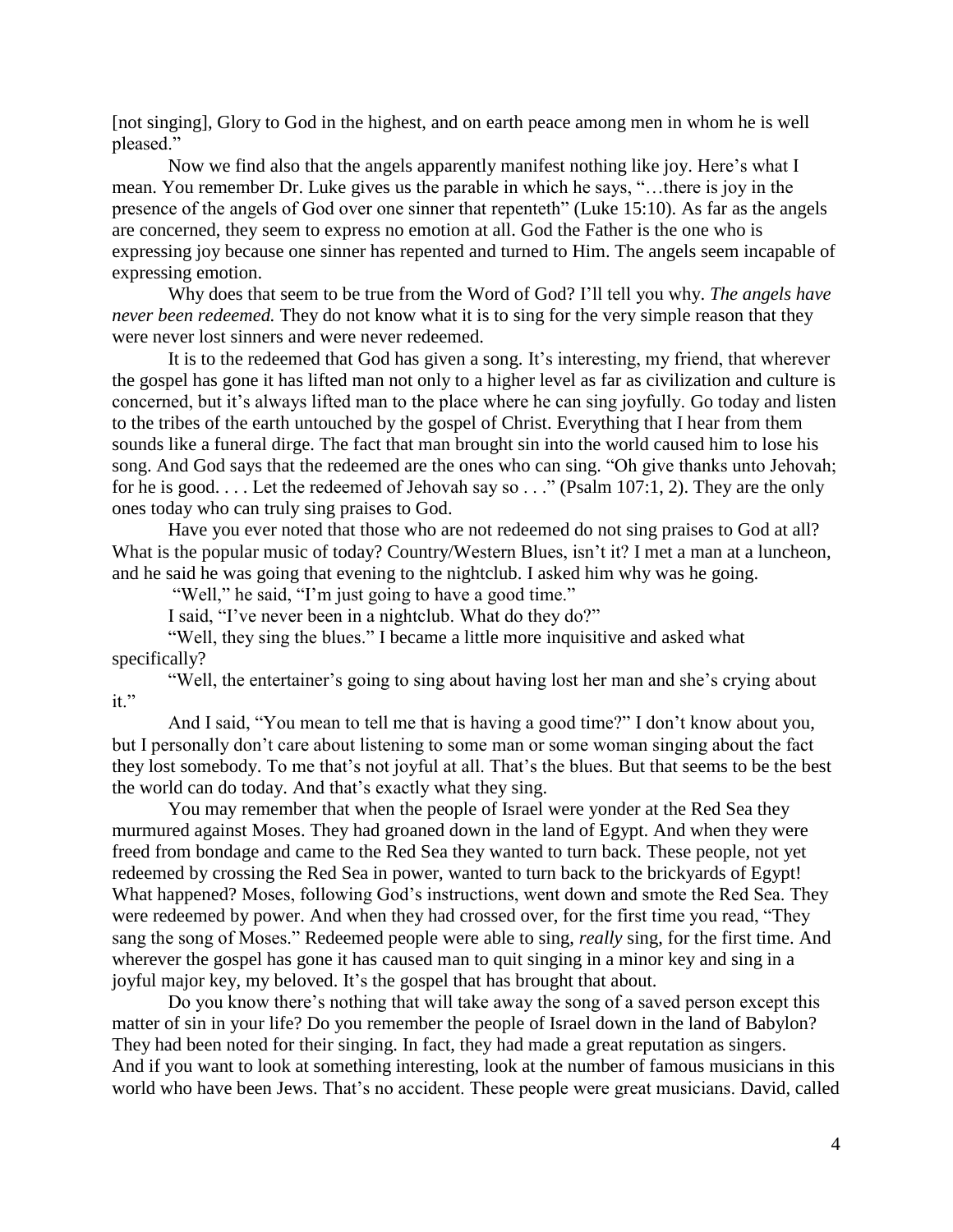the sweet psalmist of Israel, gave us most of the Psalms, Israel's hymnbook. My, how the Jews could sing!

Tradition says that probably a half million to a million people gathered in the Temple area at the time of the Feasts. And the people of Israel would sing these psalms accompanied by orchestral music. Can you imagine what that would have been like? It was so impressive that its reputation spread throughout the world to such an extent that all heard about it. Even the Queen of Sheba came "from the ends of the earth" because of the reputation that had been made at that Temple. And one of the main attractions was the music that was there.

However, there came a day when the people of Israel had sinned away their days of grace, and God let them go into captivity and they were transported to Babylon. Even Babylon had heard about them, and the sightseeing bus company ran a tour out to where they were by the canals. The tourists went out and looked at these Jews, there now as disconsolate slaves, and they said to them, "Sing us one of the songs of Zion. We've been hearing about your music, we'd like you to sing for us." Do you know what the Jews said? With a note of sadness they said, "We hung our harps upon the willows. How shall we sing the Lord's song in a foreign land?" They had lost their song because of the sin in their lives. And there's nothing today that will take the song out of the heart like sin.

Now maybe you're like I am today – you can't sing. I mean your voice is fair but you're not a candidate for the choir. I never listen to singers but what I don't really envy them. If I could sing, I'd give up preaching and sing. I think that may be one reason the Lord never let me have a beautiful voice. But, oh, how I'd love to sing! The late Dr. Trowbridge used to be music director at the church I served in Los Angeles. He was also our music director out at Pasadena when I was pastor there. He made a statement one night that I challenged. He said, "I've never met a person in my life who couldn't be taught to sing." He said, "*Anybody* can learn to sing." I stood right up and said, "I accept your challenge." And he said, "All right." He was meeting every Thursday afternoon with those people who said they could not sing. I met with him three times. He'd go to the piano and he'd play a note and say, "Now, you sing it." I never could hit the note. He said that I never did get it. After the third lesson, he said to me, "Well, I'm going to have to qualify my statement. I think everybody can learn to sing except one, and there's one fellow who cannot learn to sing." Although I cannot sing, I want to say to you at this Christmastime, I'm glad David put it as he did: "Make a joyful *noise* unto the Lord."

Now my wife and daughter won't even let me sing in the car or at home in the shower. They come in and want to know if there's something wrong with me. But the thing I do when I'm by myself in the car is sing for my own amazement.

But as we come to this Christmas season it's good to hear all this beautiful music about the birth of the Lord Jesus. And the important question is, do you have a song in your heart?

When man sinned in the Garden of Eden he lost his song. But then God brought redemption because Christ came into the world, and now there is music. The angels just have to stand aside, but Peter says they desire to look into these things (see 1 Peter 1:12). And I have a notion that many an angel wishes he could sing. I really wish I could sing, but God has put a song in the heart of all of us who have been redeemed, and the psalmist says, "The Lord is good…let the redeemed of the Lord *say* so." David wrote in Psalm 40,

*He brought me up also out of a horrible pit, out of the miry clay; and he set my feet upon a rock, and established my goings. And he hath put a new song in my mouth, even praise unto our God. . . .* (Psalm 40:2, 3)